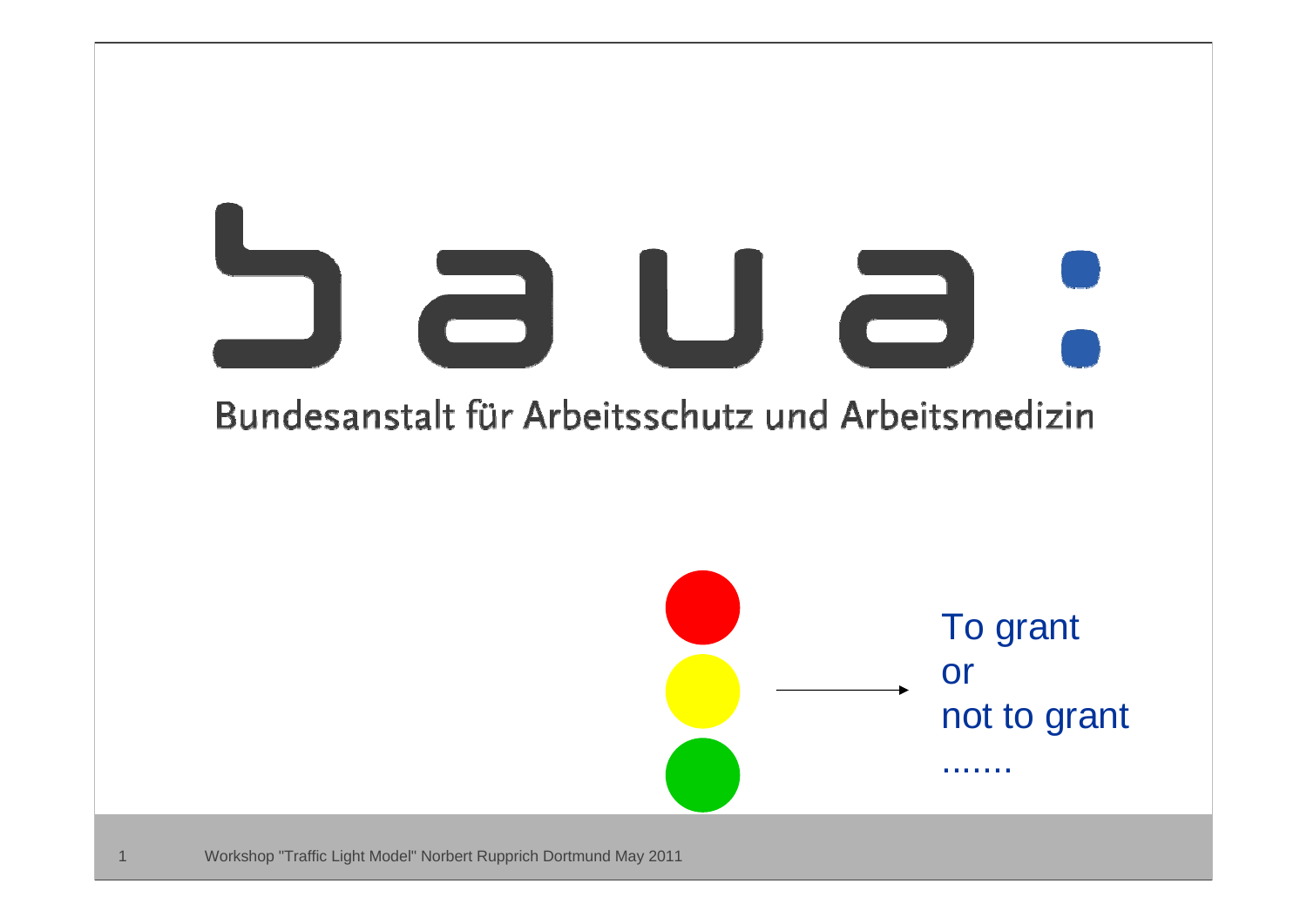#### The basic topics

2

**T**raffic light model Authorisation process

Non-threshold carcinogen (MDA) Socio-economic route No suitable alternatives

Risk characterisation (science) Risk evaluation (policy) **DMEL** = science + policy



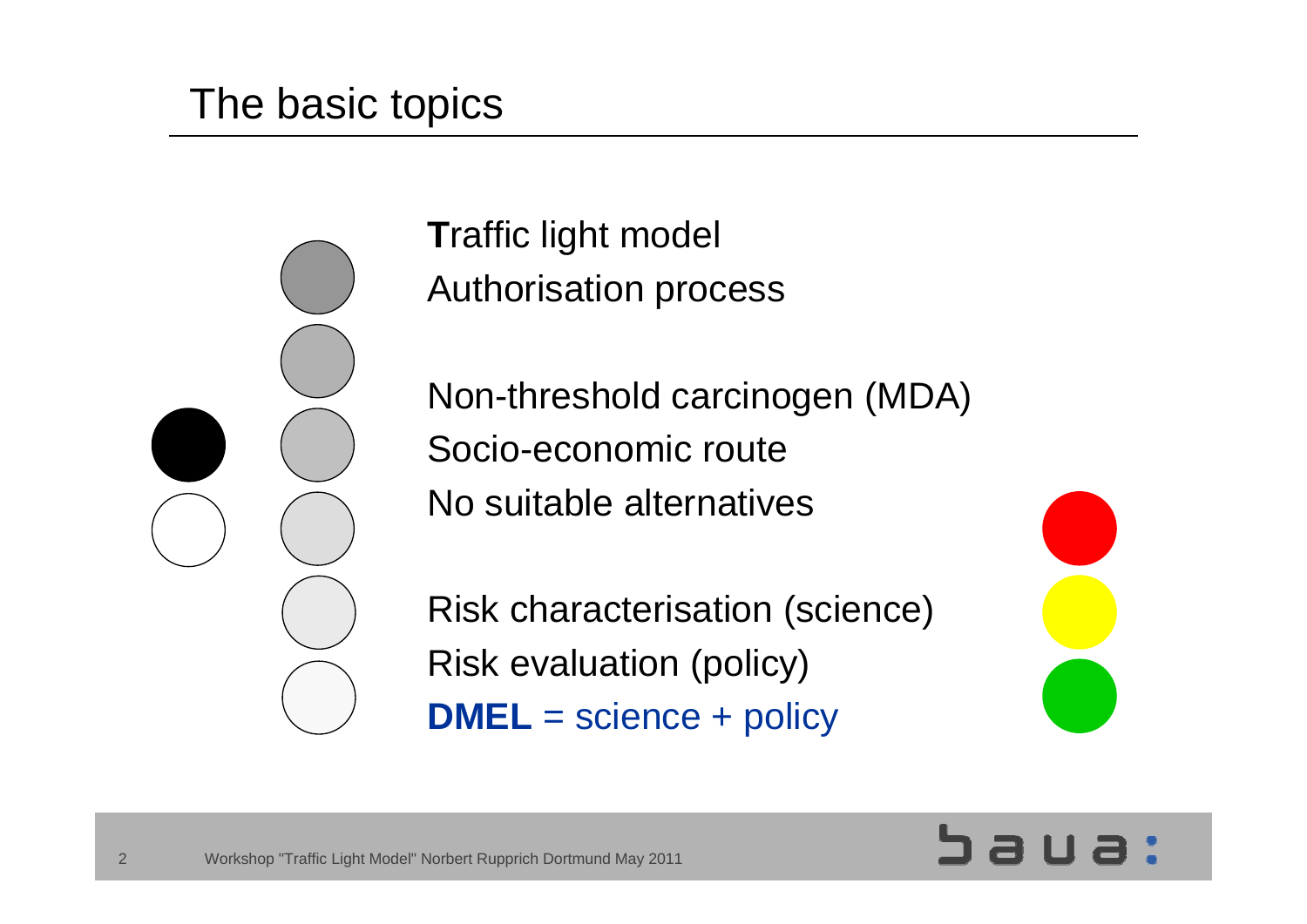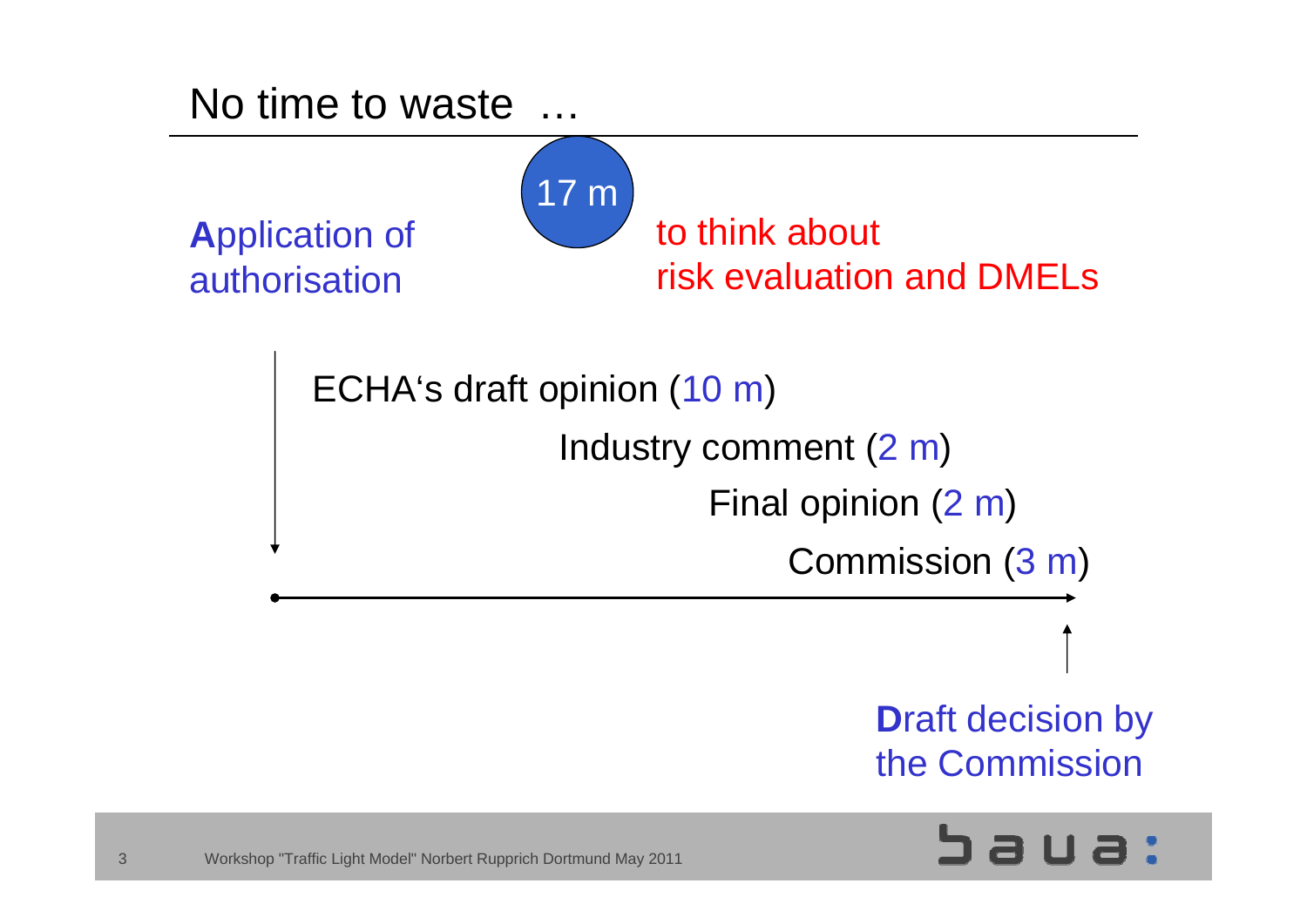# Working lifetime risk (I)

#### 1.000 workers



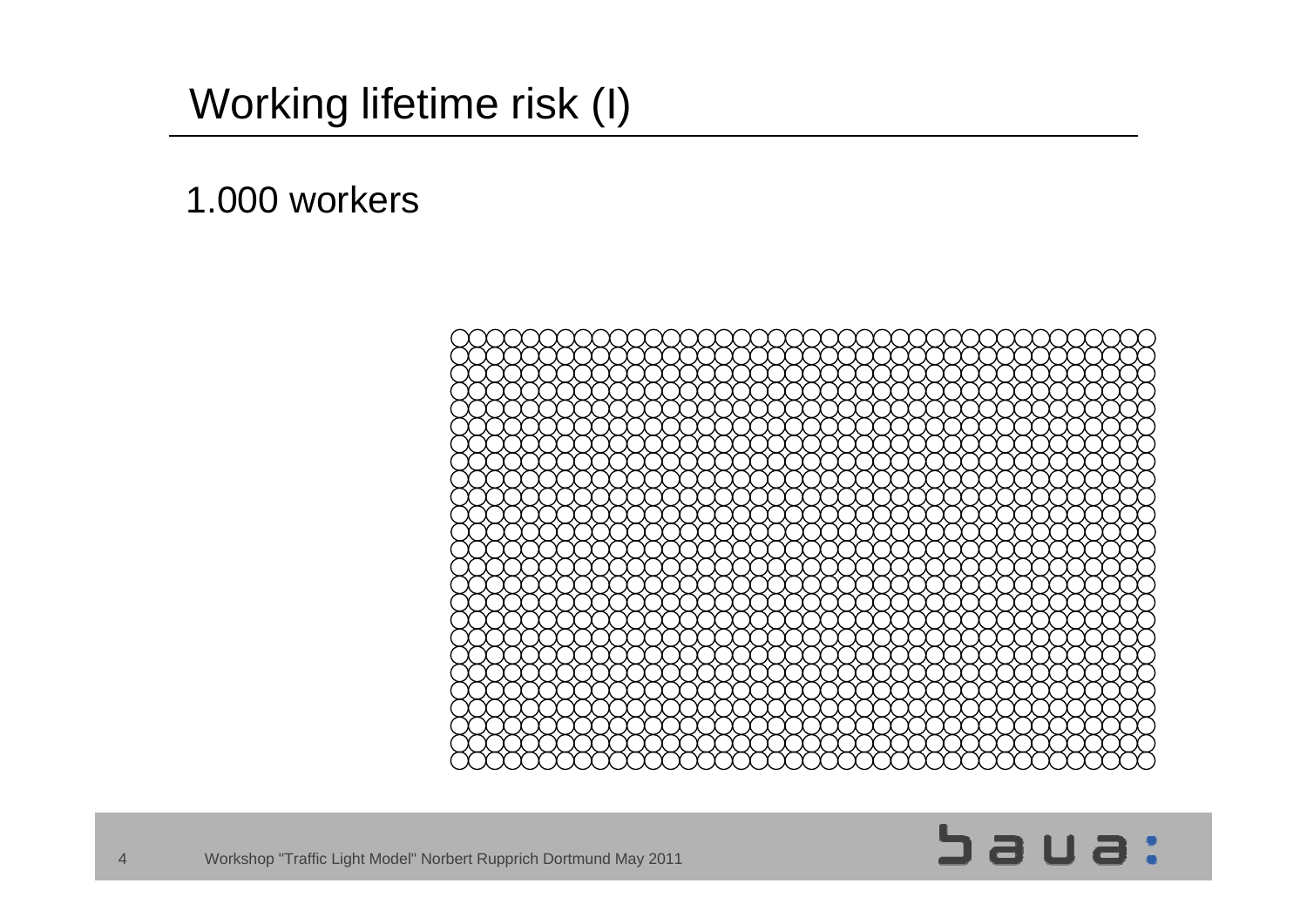# Working lifetime risk (II)

1.000 workers identically exposed to a carcinogen for their working lifetime of 40 years



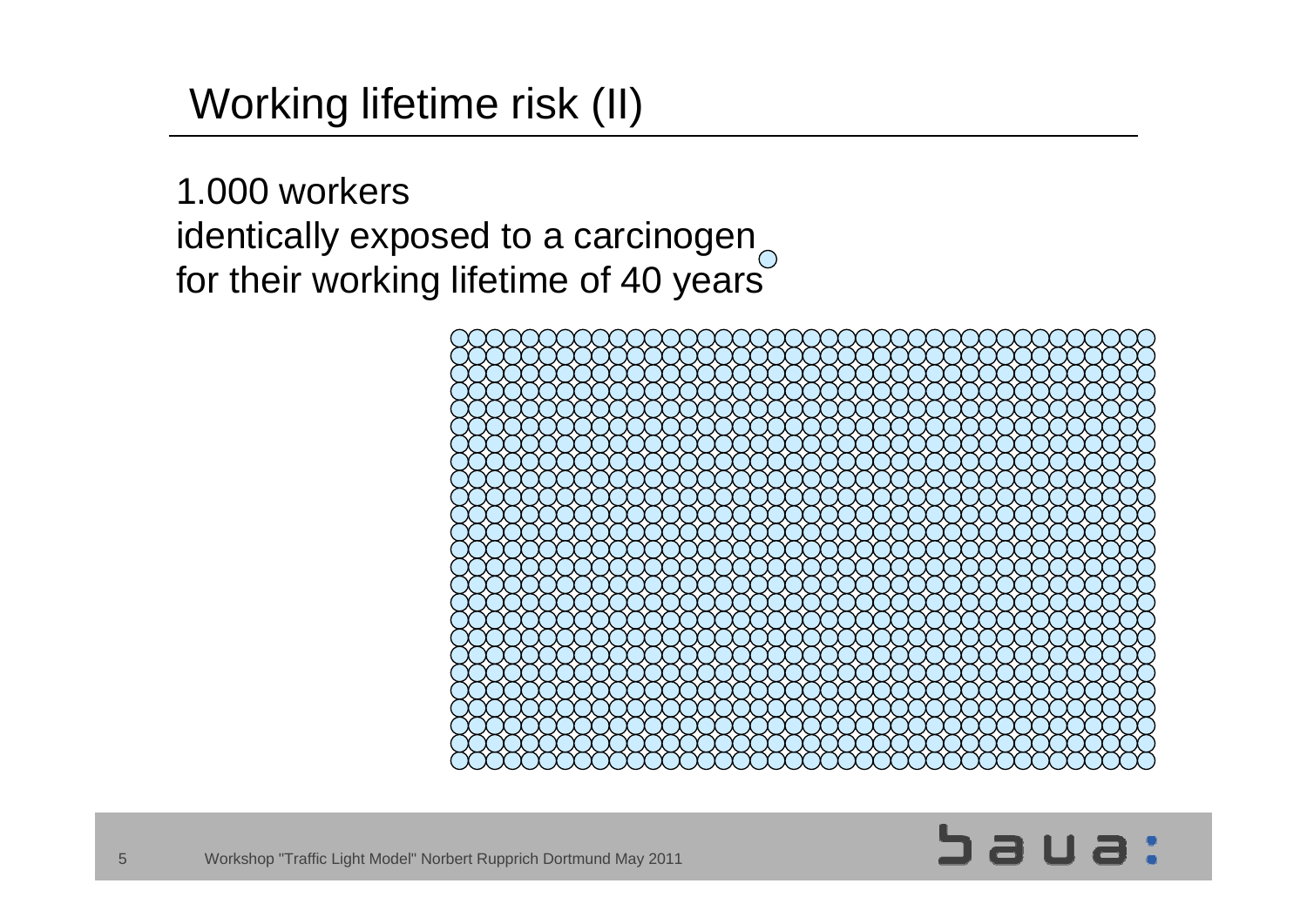Working lifetime risk

One of these 1.000 workers gets cancer because of a specified 40-year exposure to the carcinogen:

**Working** lifetime riskof 1 : 1.000

It is an excess risk



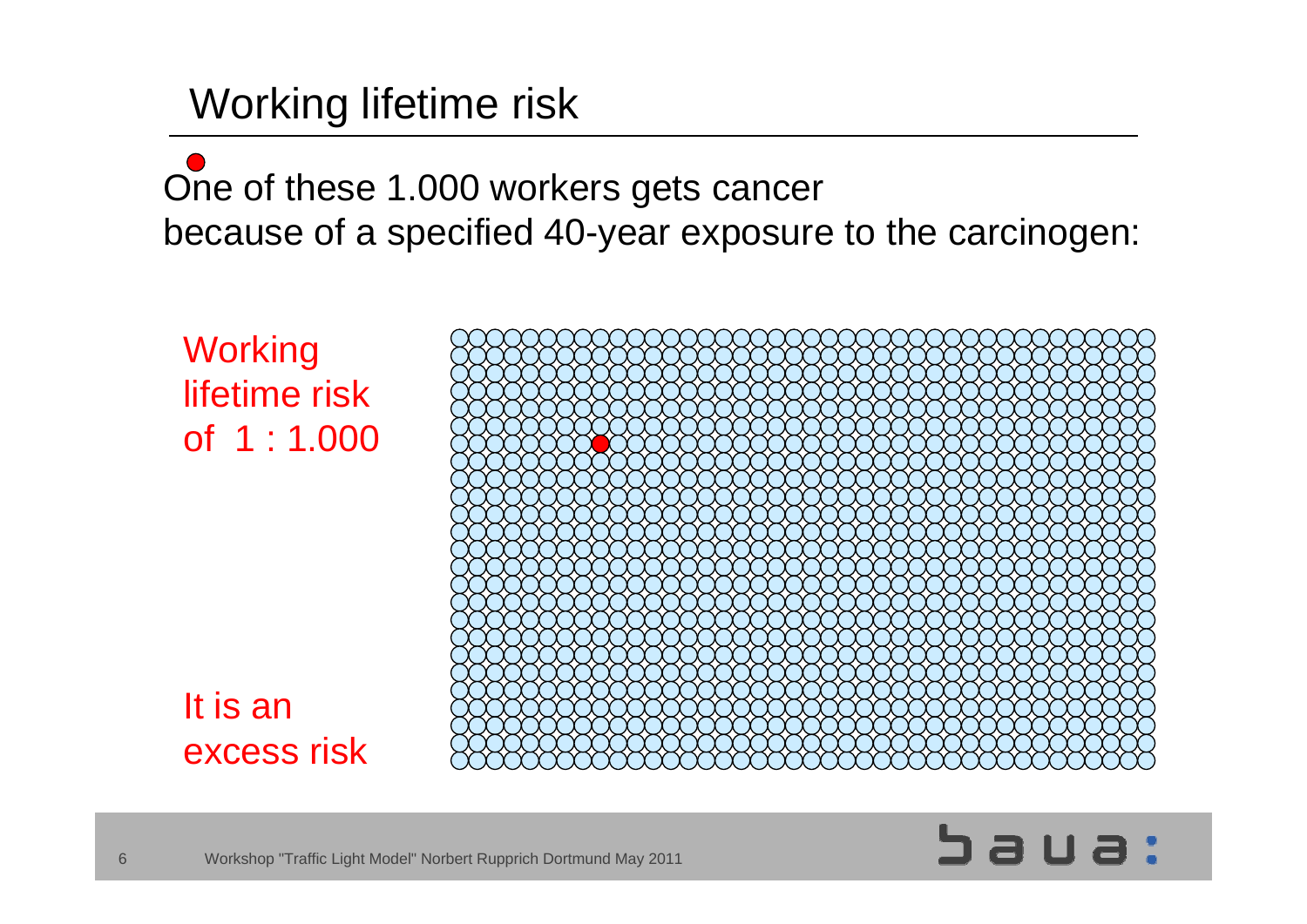#### High and low risk areas

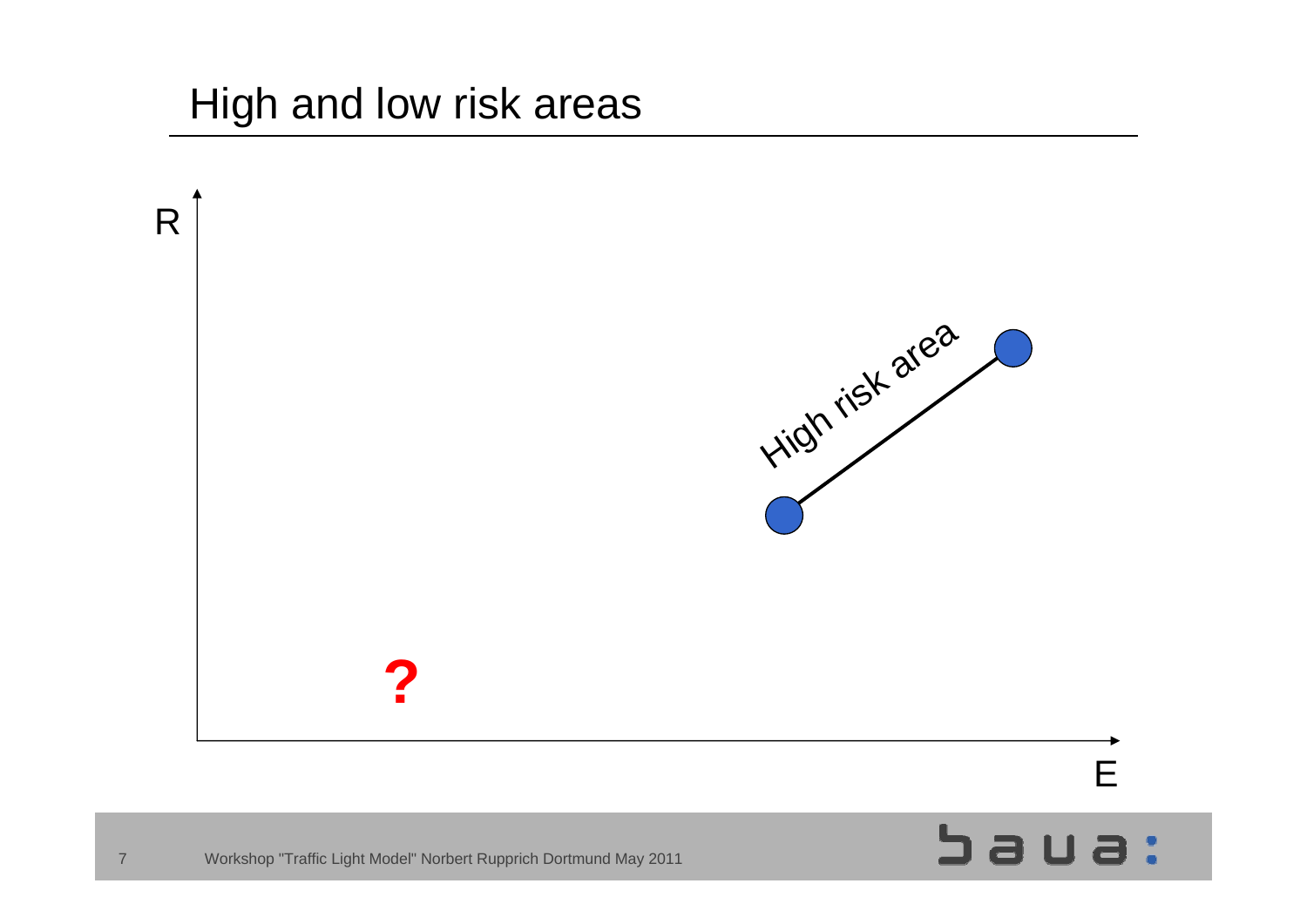#### A true dose response in the low risk area



E

 $3a$ ua: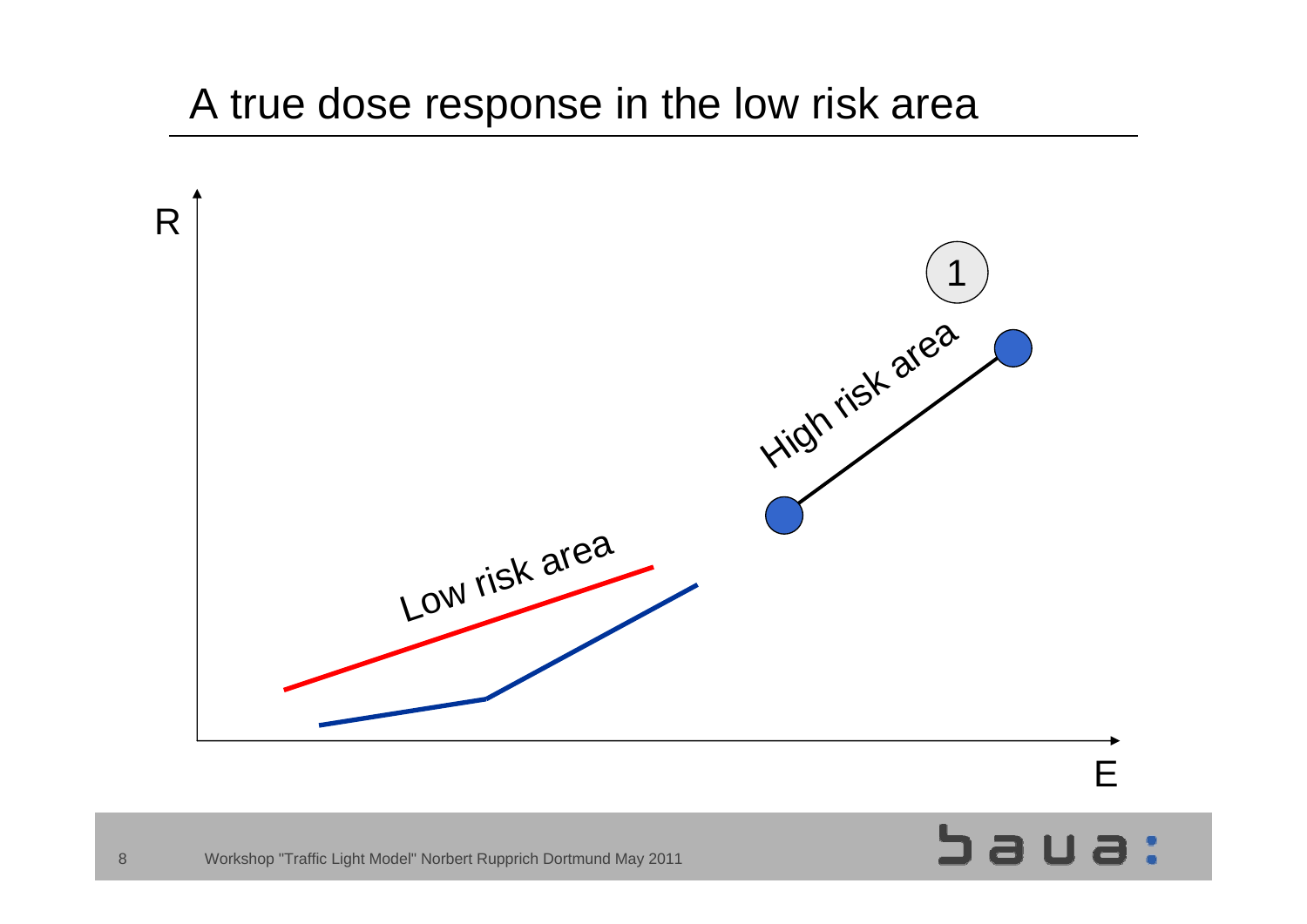## A black cloud covering the low risk area

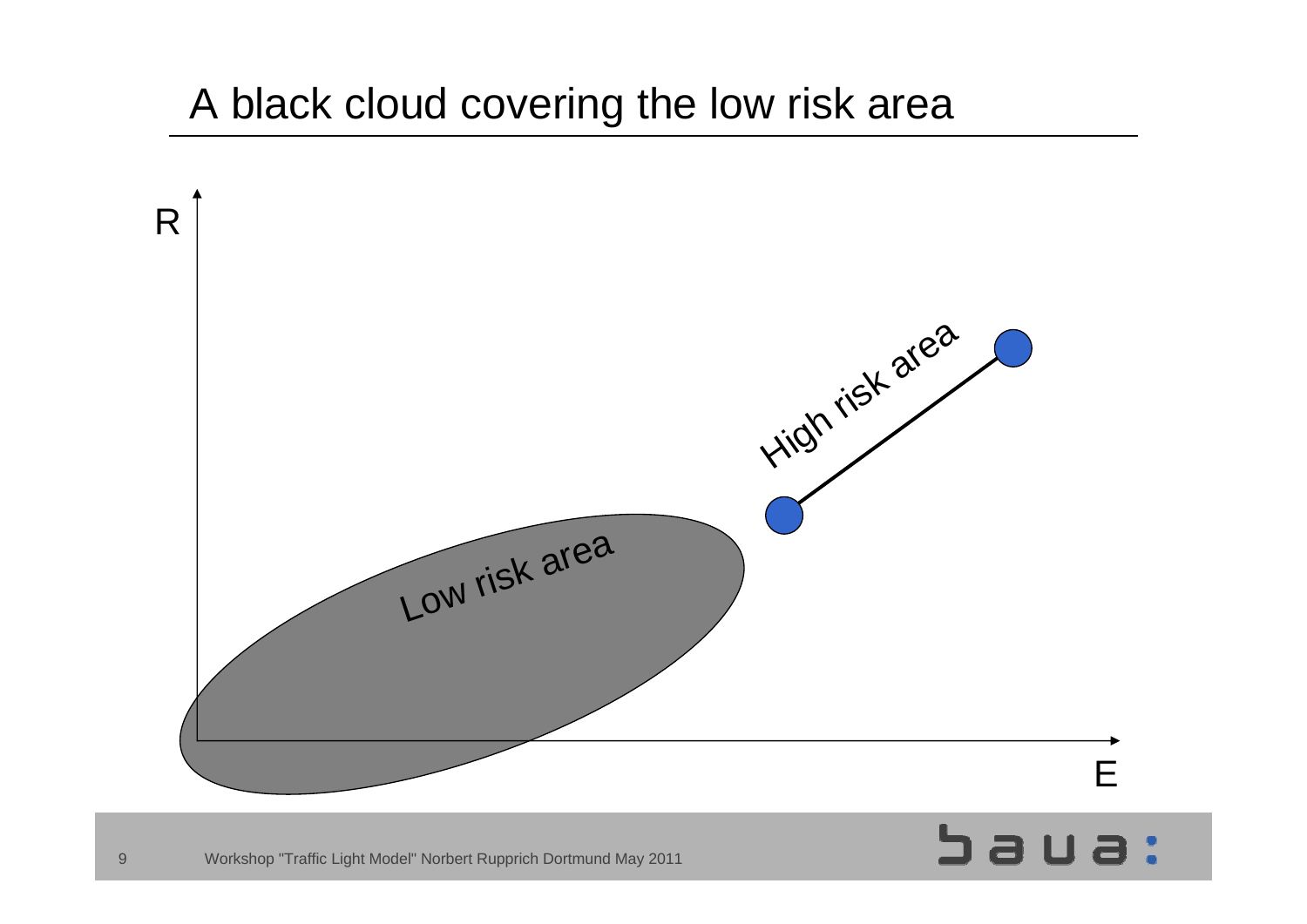### Probability of probability of getting cancer

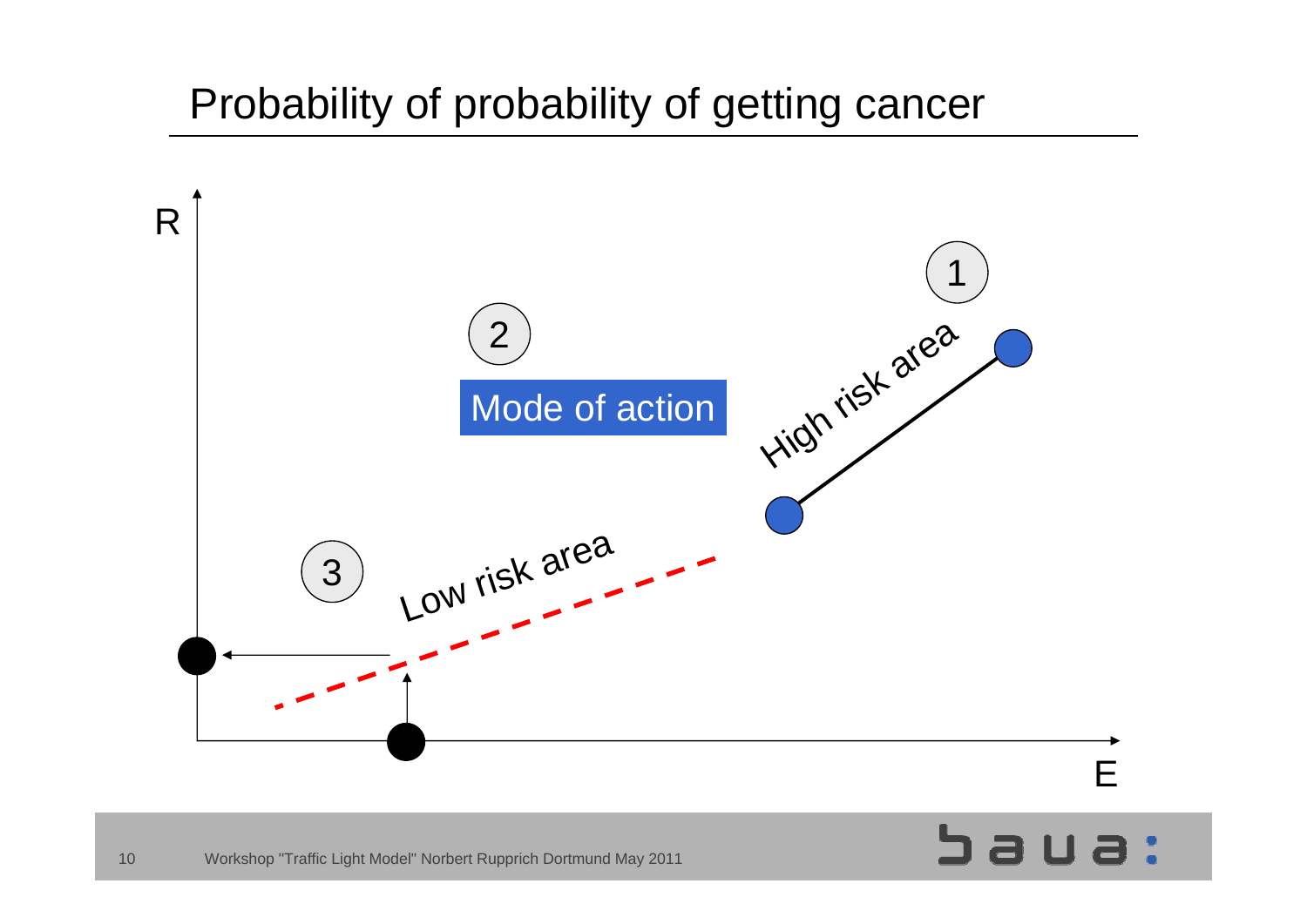#### Reach regulation

A qualitative assessment of the likelihood that effects are avoided when implementing the exposure scenario should be carried out …

Guidance document

Two methodologies to characterise and evaluate risks:

**L**inear approach **L**arge assessment factor approach

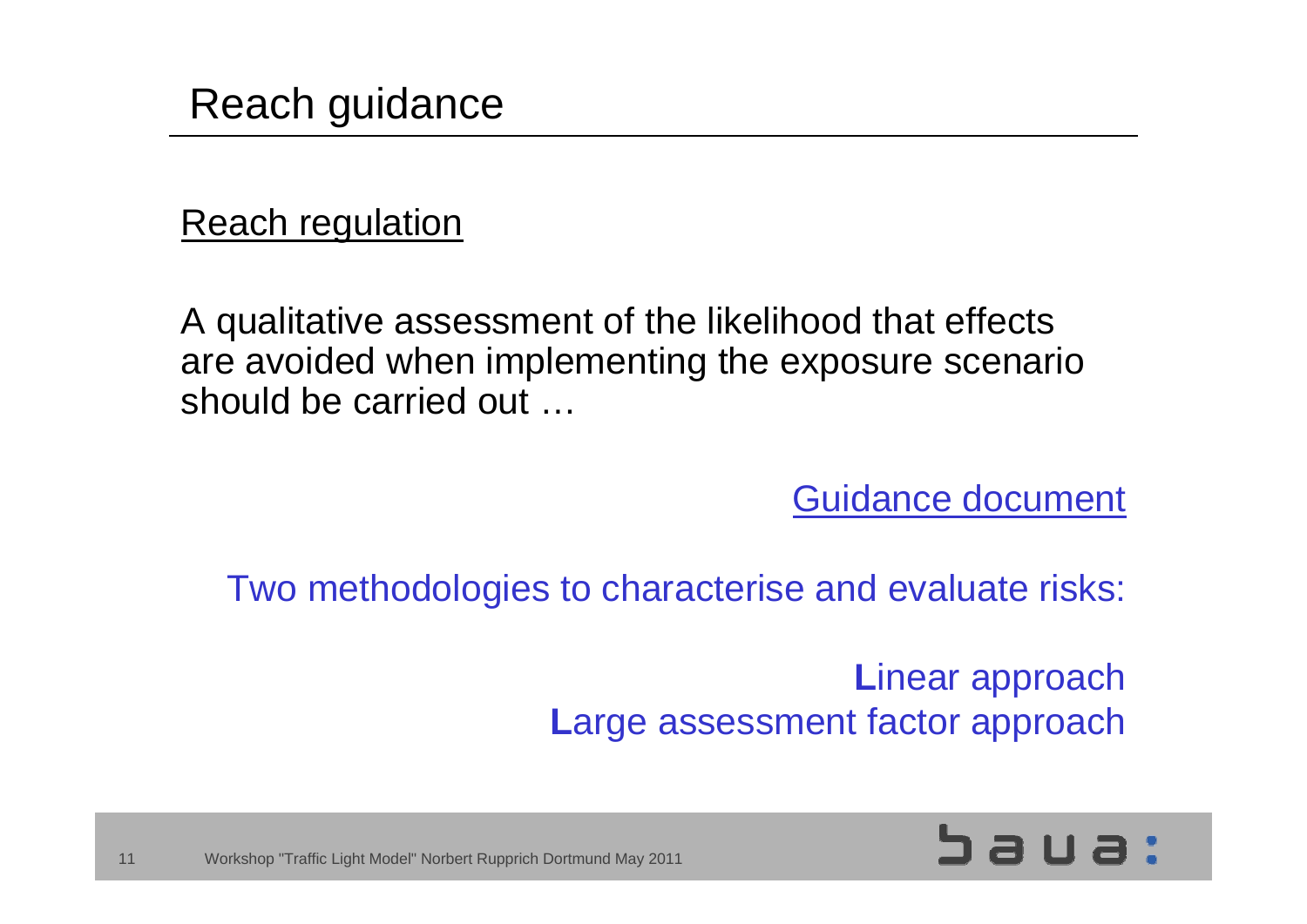#### MDA in the <mark>high</mark> risk area



An extra cancer risk for workers of **25:100** at 45.7 mg/m³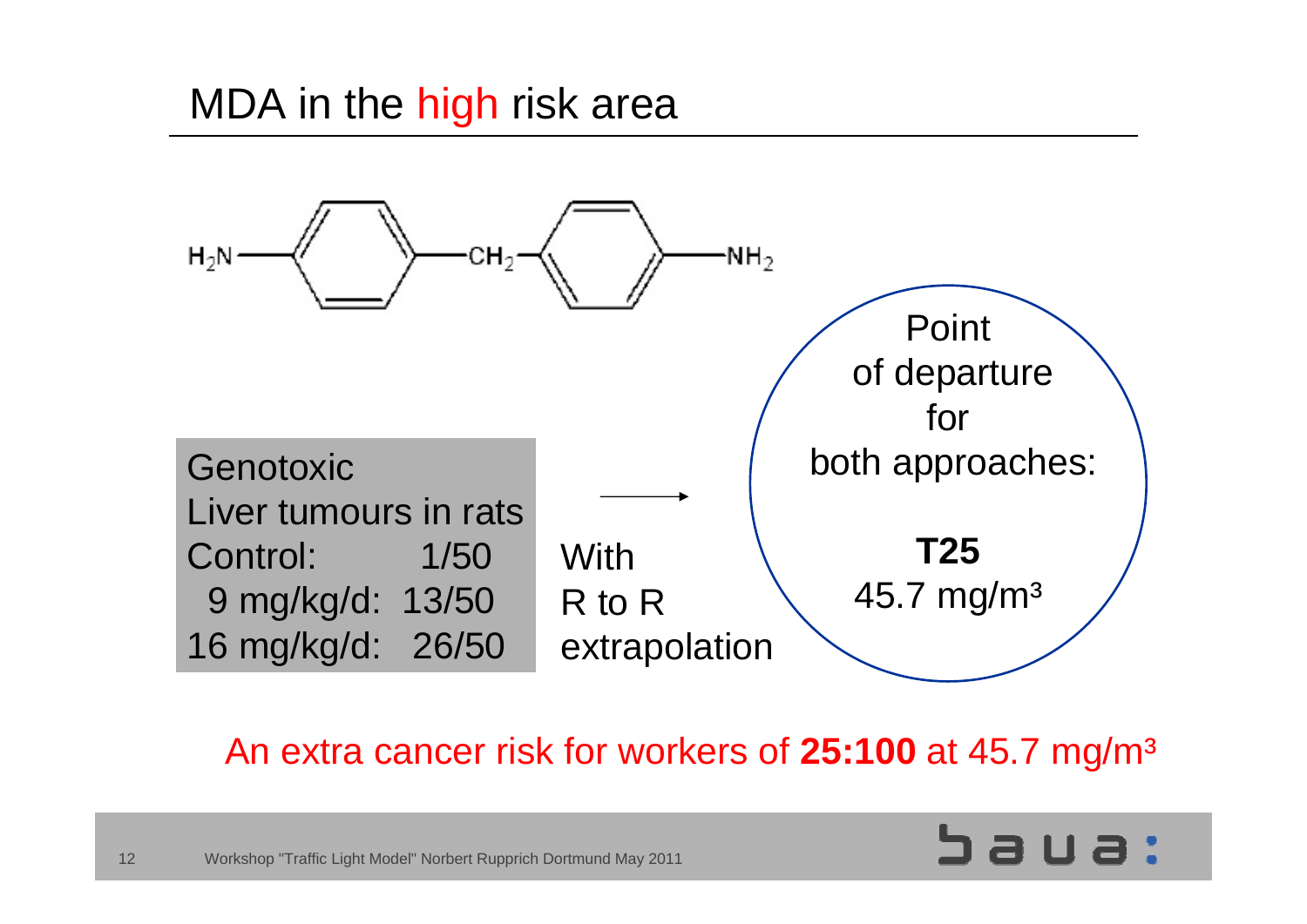### MDA in the low risk area

| Linear approach<br>T25 of 45,7 mg/m <sup>3</sup> | Large assessment factor approach<br>T25 of 45,7 mg/m <sup>3</sup> |                                     |  |
|--------------------------------------------------|-------------------------------------------------------------------|-------------------------------------|--|
|                                                  | 2.5                                                               | <b>Interspecies</b>                 |  |
|                                                  | 5                                                                 | <b>Intraspecies</b>                 |  |
| 4:1.000<br>at $731 \mu g/m^3$                    | 10                                                                | Nature of carc.<br>process          |  |
|                                                  | 10                                                                | Point of<br>comparison              |  |
| 4:100.000<br>at $7.3 \mu g/m^3$                  | 2.5                                                               | 2.5 in case of<br>starting with T25 |  |
|                                                  | 45.700 / 3.125                                                    |                                     |  |
| Reference value<br>?<br>linear approach          | 14.6 $\mu$ g/m <sup>3</sup>                                       | <b>Reference value</b><br>for LAFA  |  |

# sua: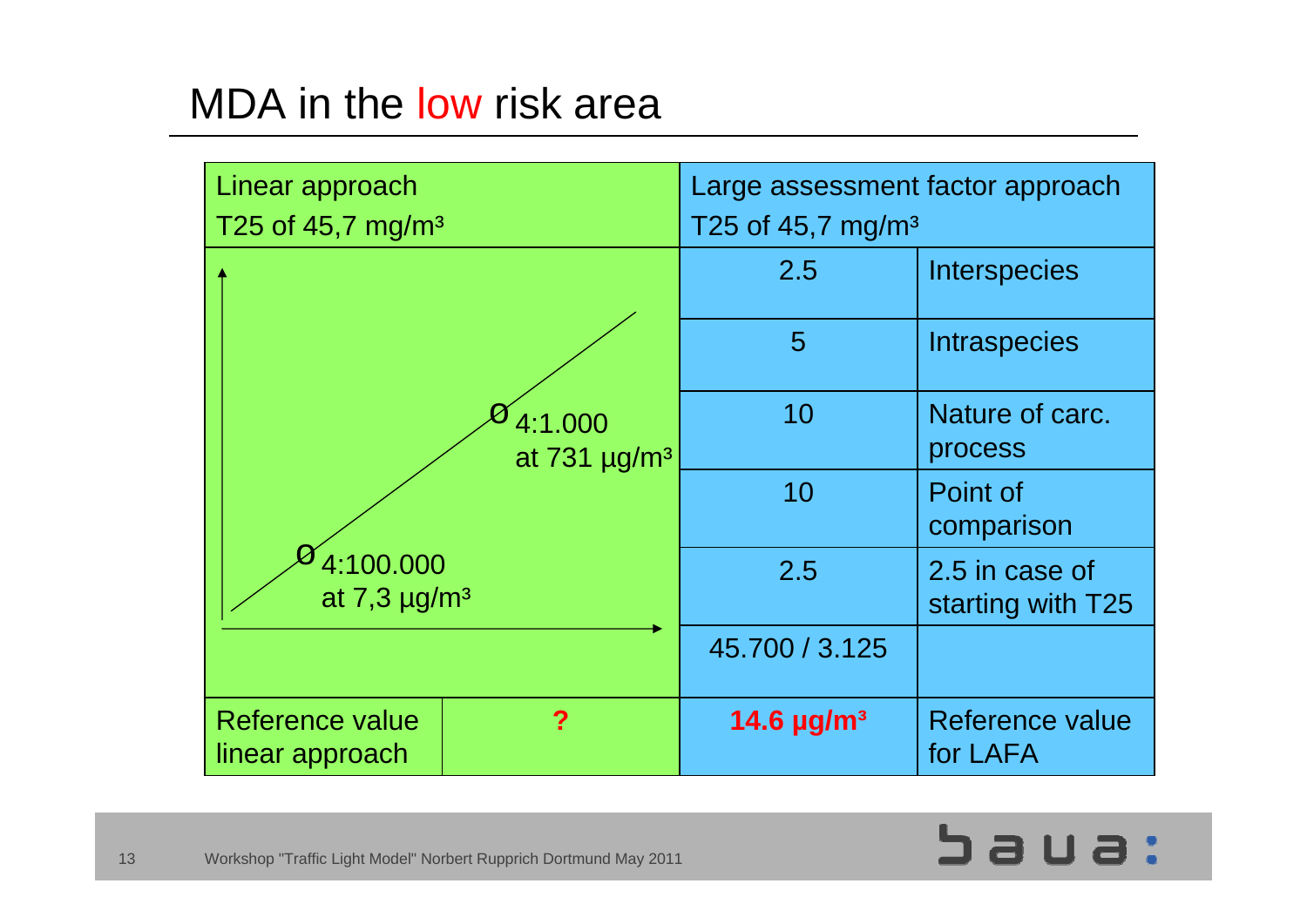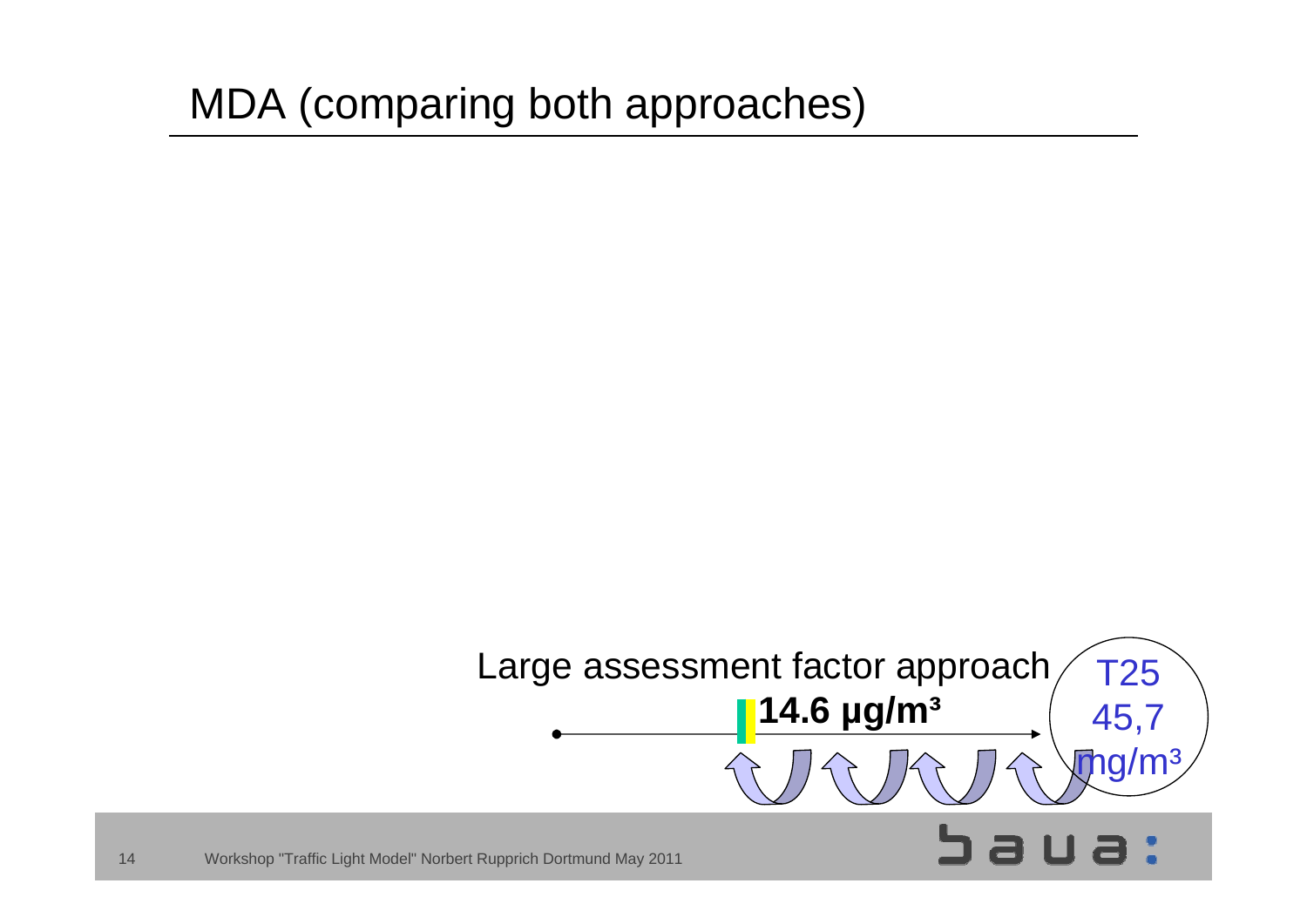

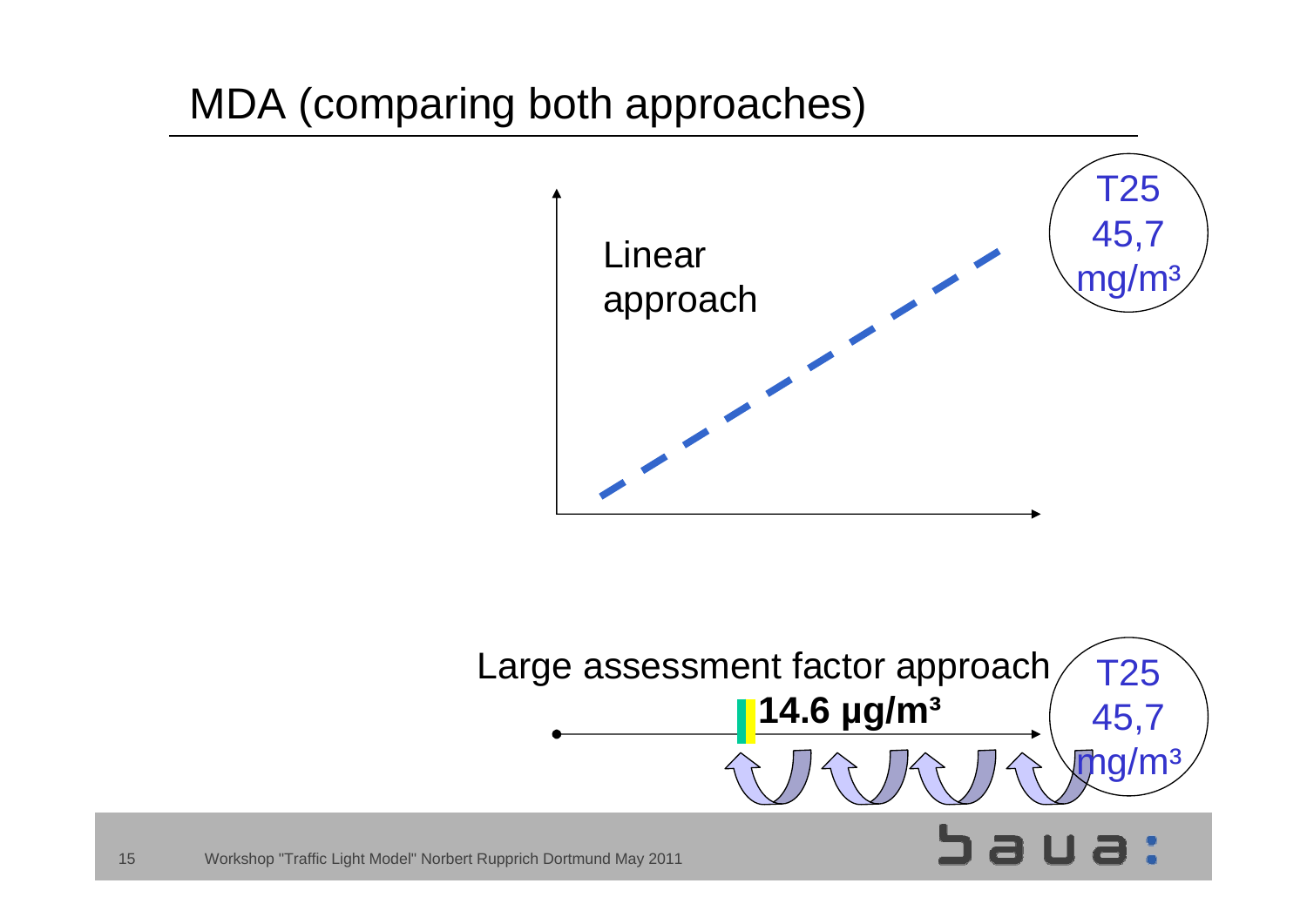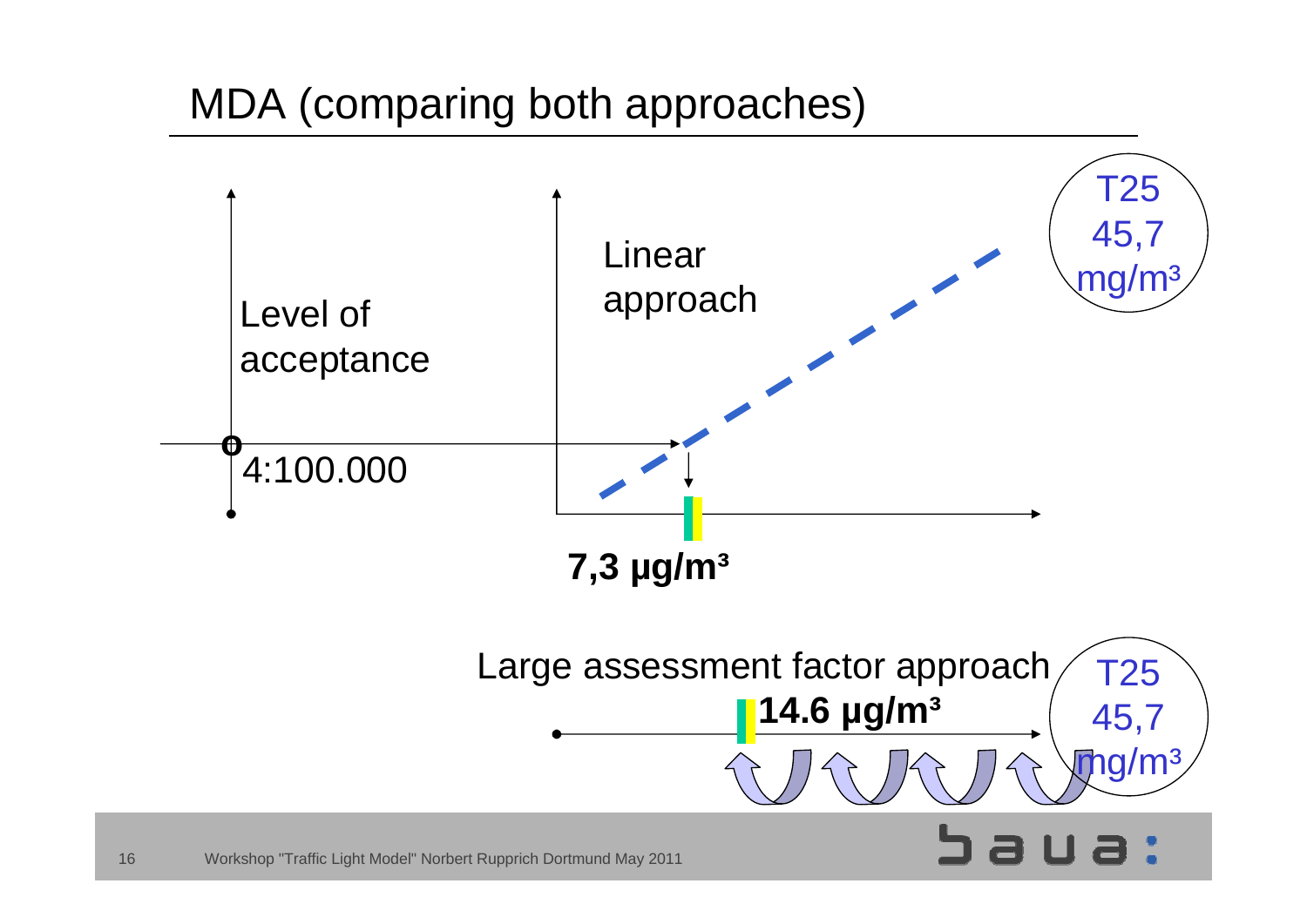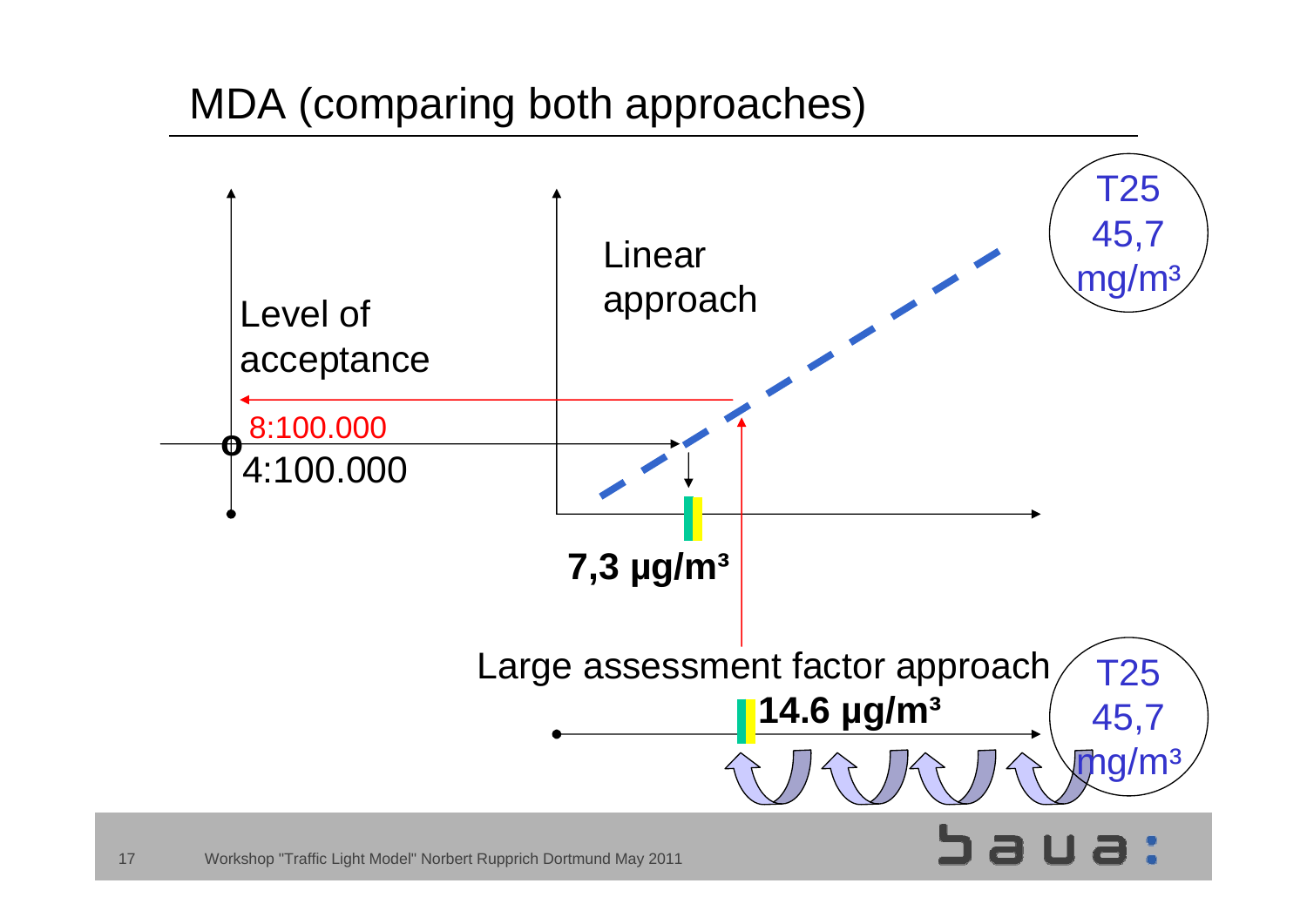### Reach elements of decision finding



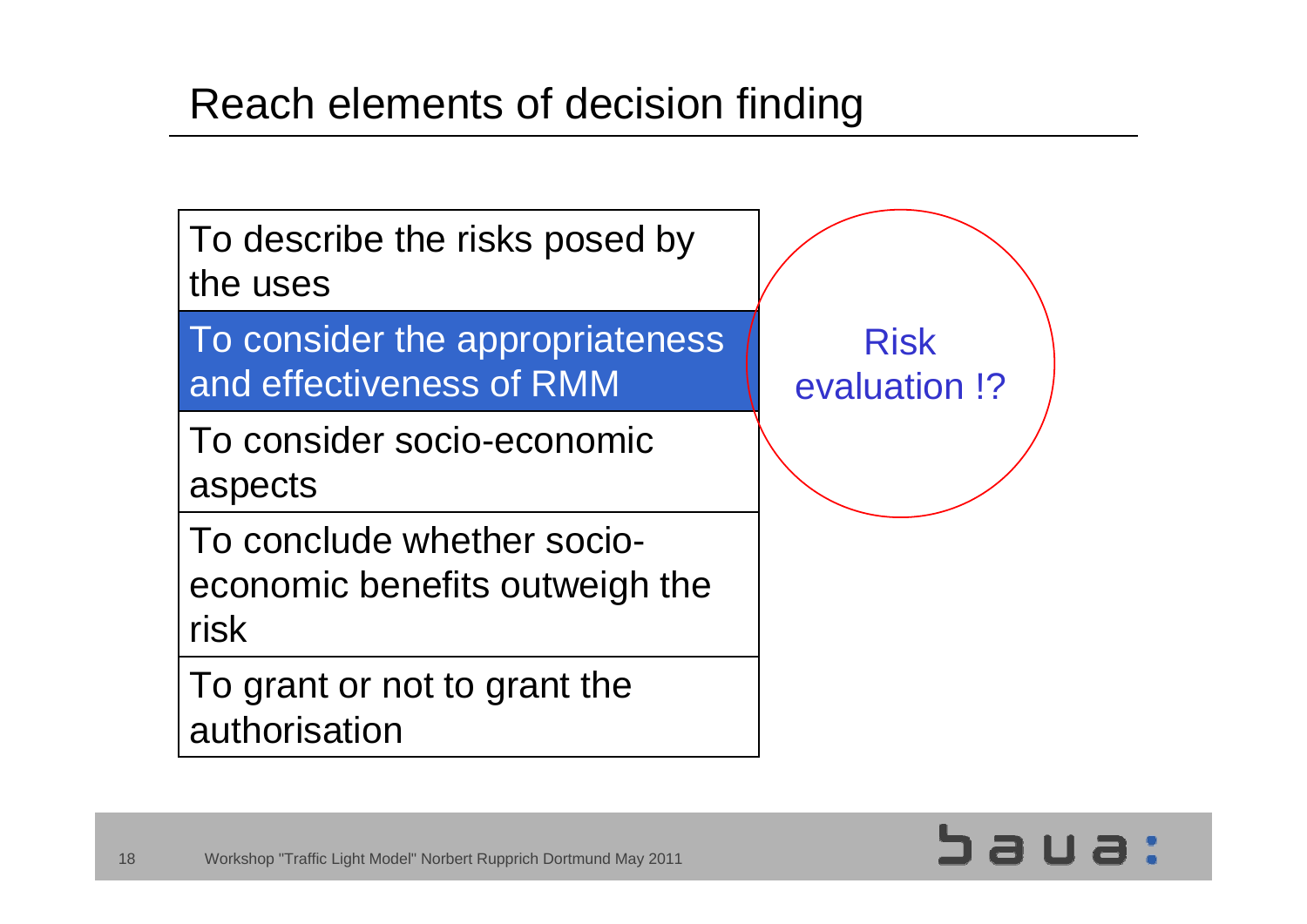# **Responsibilities**

|                              | <b>RAC</b>   |   | <b>SEAC</b> | <b>ECHA</b>    | <b>COM</b> |
|------------------------------|--------------|---|-------------|----------------|------------|
| <b>Exposure</b>              | $\mathbf O$  |   |             |                |            |
| Dose response                | O            |   |             |                |            |
| <b>Risk characterisation</b> | $\mathbf{o}$ | X |             |                |            |
| <b>Risk evaluation (RE)</b>  | $\mathbf{O}$ |   |             |                | o ?        |
| Socio-economics (SE)         |              |   | $\mathbf O$ |                |            |
| <b>SE versus RE</b>          |              |   |             | $\mathbf O$    |            |
| Opinion                      |              |   |             | $\mathbf{o}$ ? |            |
| <b>Decision</b>              |              |   |             |                |            |

 $X = \text{large assessment factor approach}$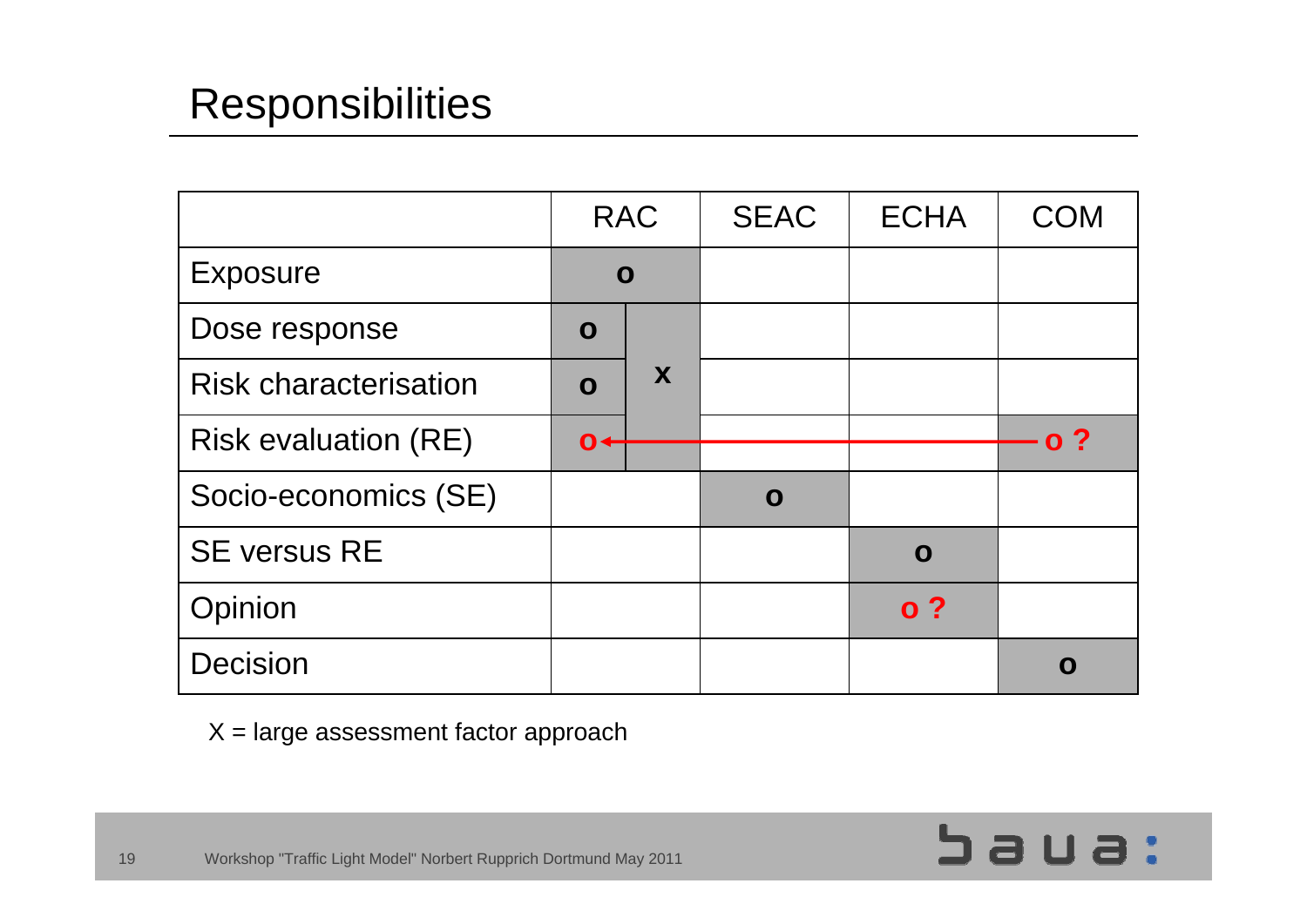# Traffic light model for MDA (linear approach)



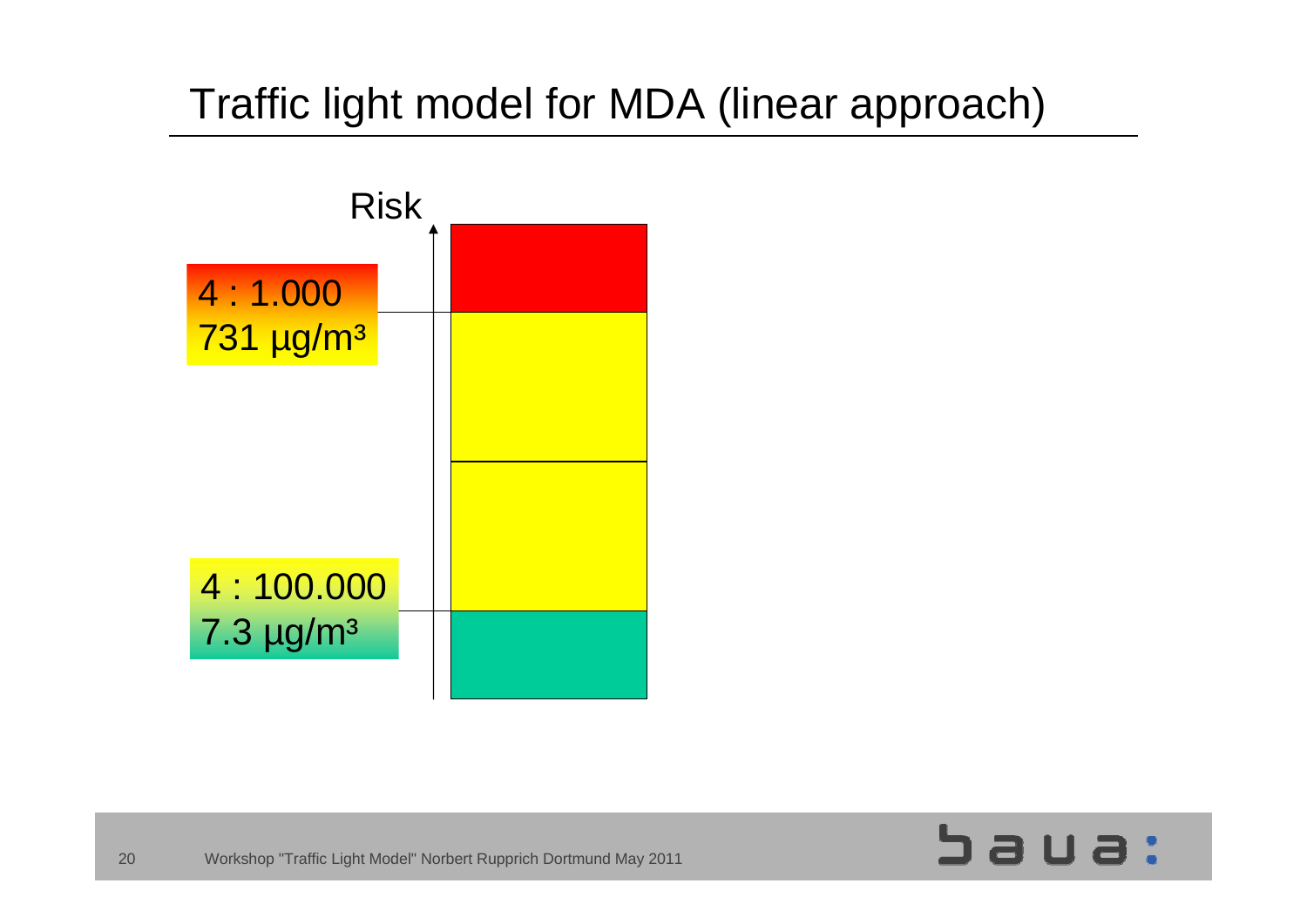# Traffic light model and authorisation process

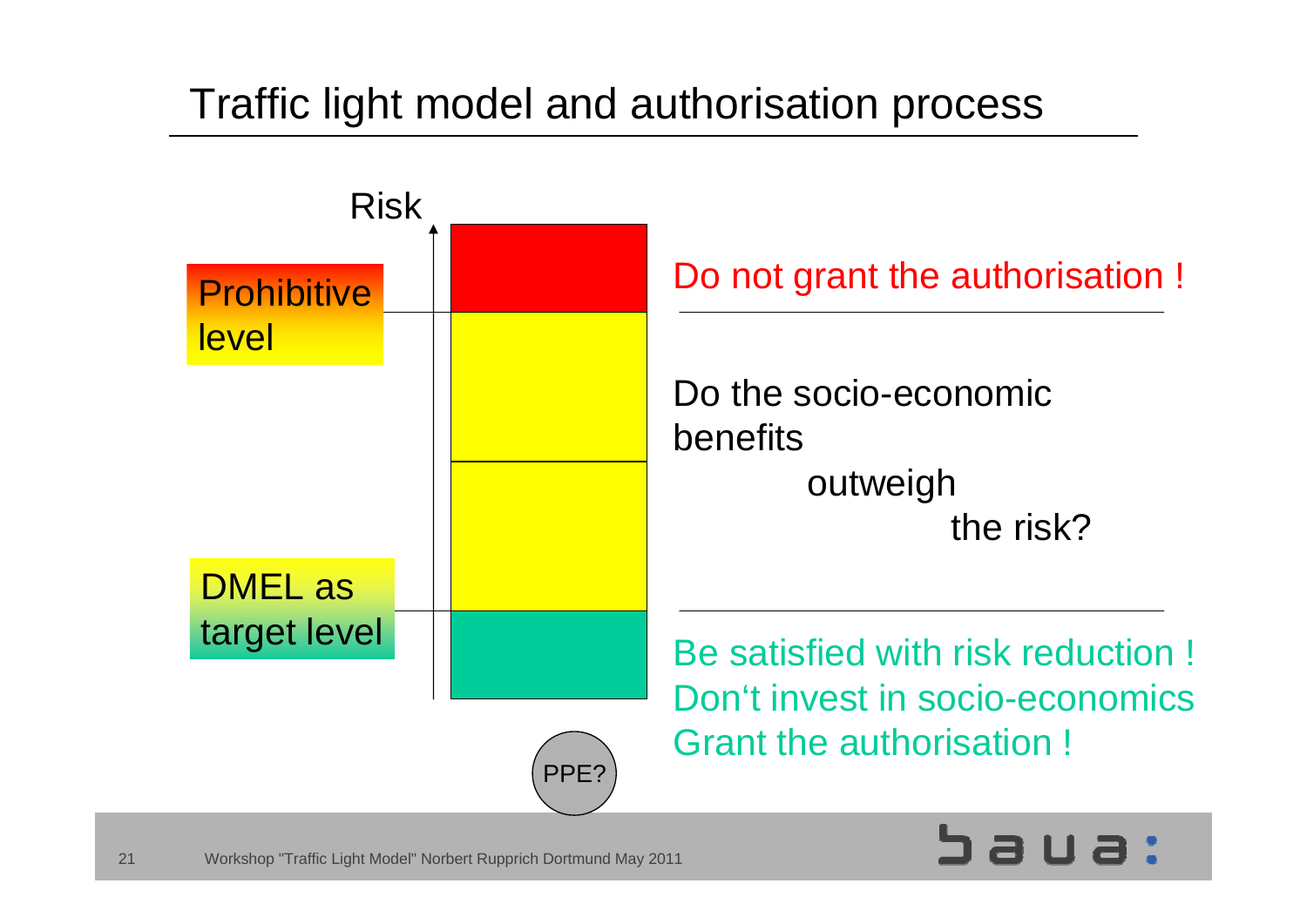How to compare ?

… ideally you need to have the same weight unit on both sides of the balance …